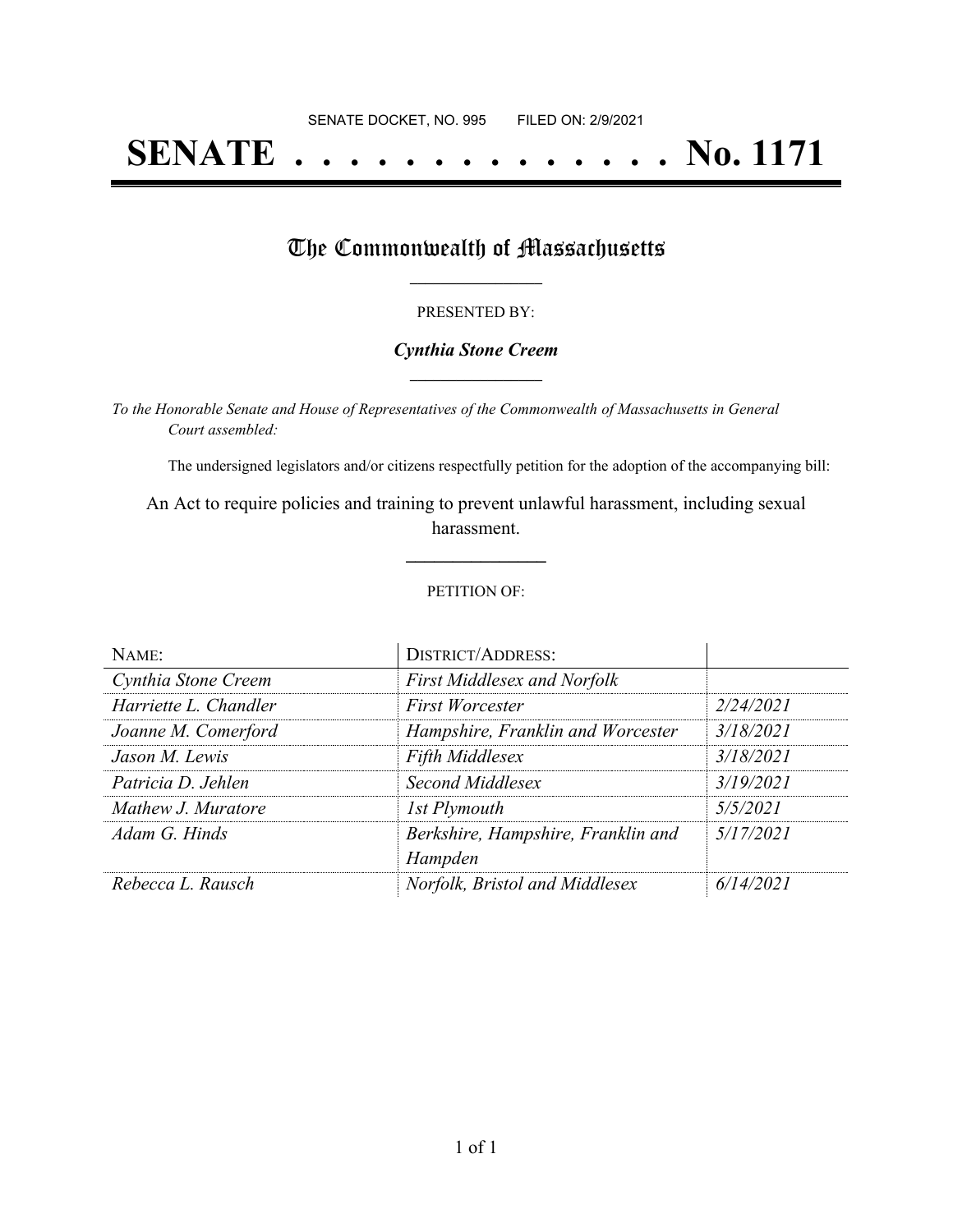#### SENATE DOCKET, NO. 995 FILED ON: 2/9/2021

## **SENATE . . . . . . . . . . . . . . No. 1171**

By Ms. Creem, a petition (accompanied by bill, Senate, No. 1171) of Cynthia Stone Creem, Harriette L. Chandler, Joanne M. Comerford, Jason M. Lewis and others for legislation to require policies and training to prevent unlawful harassment, including sexual harassment. Labor and Workforce Development.

## The Commonwealth of Massachusetts

**In the One Hundred and Ninety-Second General Court (2021-2022) \_\_\_\_\_\_\_\_\_\_\_\_\_\_\_**

**\_\_\_\_\_\_\_\_\_\_\_\_\_\_\_**

An Act to require policies and training to prevent unlawful harassment, including sexual harassment.

Be it enacted by the Senate and House of Representatives in General Court assembled, and by the authority *of the same, as follows:*

1 Chapter 151B, Section 3A of the General Laws, as appearing in the 2016 Official

2 Edition, is hereby amended by substituting the following section:

3 Section 3A: Employers' policies against harassment; preparation of model policy;

- 4 education and training programs
- 5 (a) All employers, employment agencies and labor organizations shall promote a
- 6 workplace free of all forms of unlawful harassment including sexual harassment.
- 7 (b) Every employer shall:
- 8 (1) adopt a policy against unlawful harassment including sexual harassment which shall 9 include: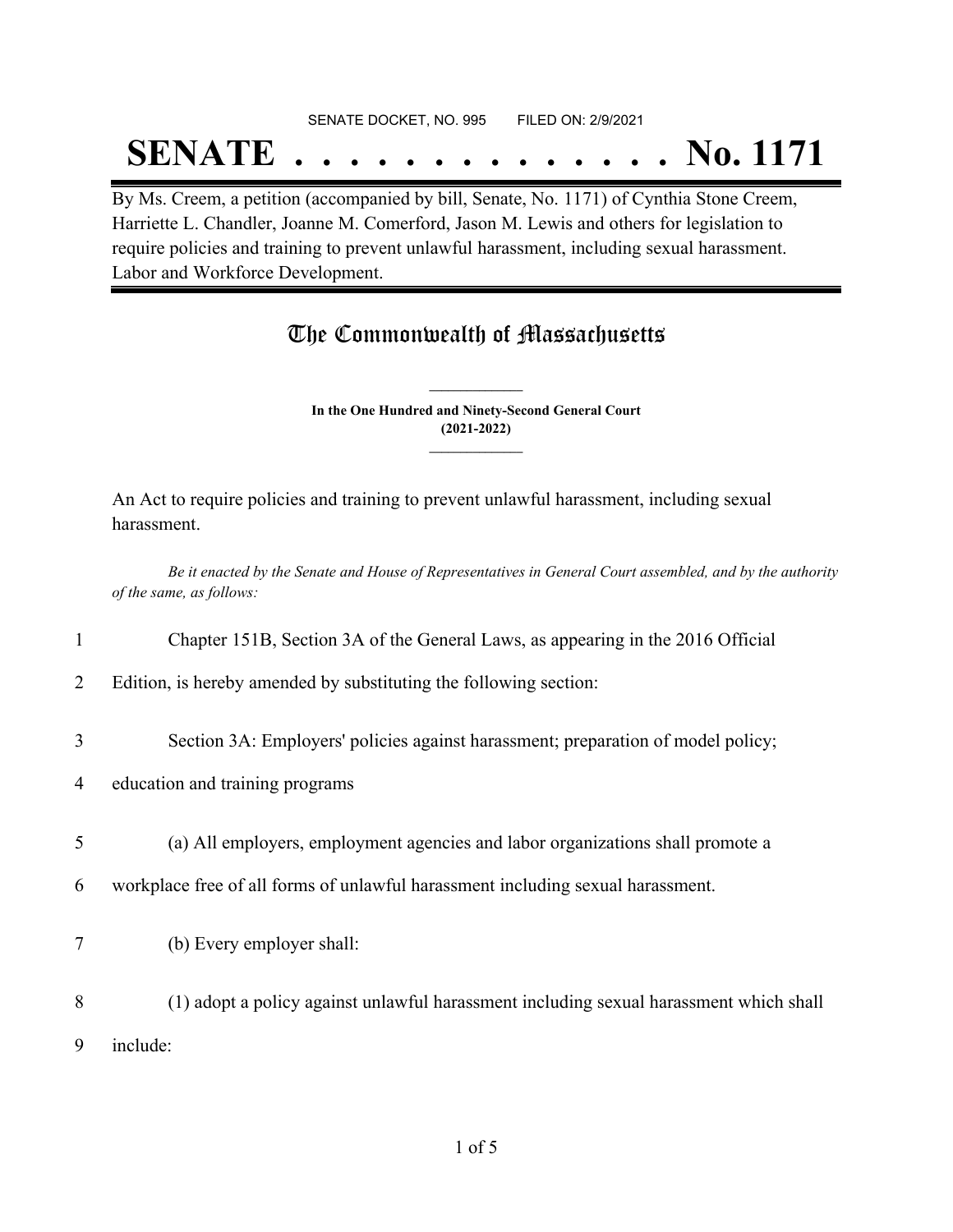(i) a statement that all forms of unlawful harassment including sexual harassment in the workplace is unlawful and will not be tolerated, that explains that it is unlawful for a person to be subject to harassment because of the person's sex or any other characteristic protected by section 13 4 of this chapter;

- (ii) a statement that it is unlawful to retaliate against an employee for filing a complaint of unlawful harassment, including sexual harassment, or for cooperating in an investigation of a complaint for harassment;
- (iii) a description and examples of unlawful harassment, including sexual harassment;

 (iv) a statement of the range of consequences for employees who are found to have committed unlawful harassment or sexual harassment;

 (v) a description of the process for filing internal complaints about harassment and the work addresses and telephone numbers of the person or persons to whom complaints should be made; and

- (vi) the identity of the appropriate state and federal employment discrimination enforcement agencies, and directions as to how to contact such agencies.
- (2) provide annually to all employees an individual written copy of the employer's policy against unlawful harassment; provided, however, that a new employee shall be provided such a copy at the time of hire.

 (c) The commission shall prepare and provide to employers subject to this section a model policy and poster consistent with federal and state statutes and regulations, which may be used by employers for the purposes of this section.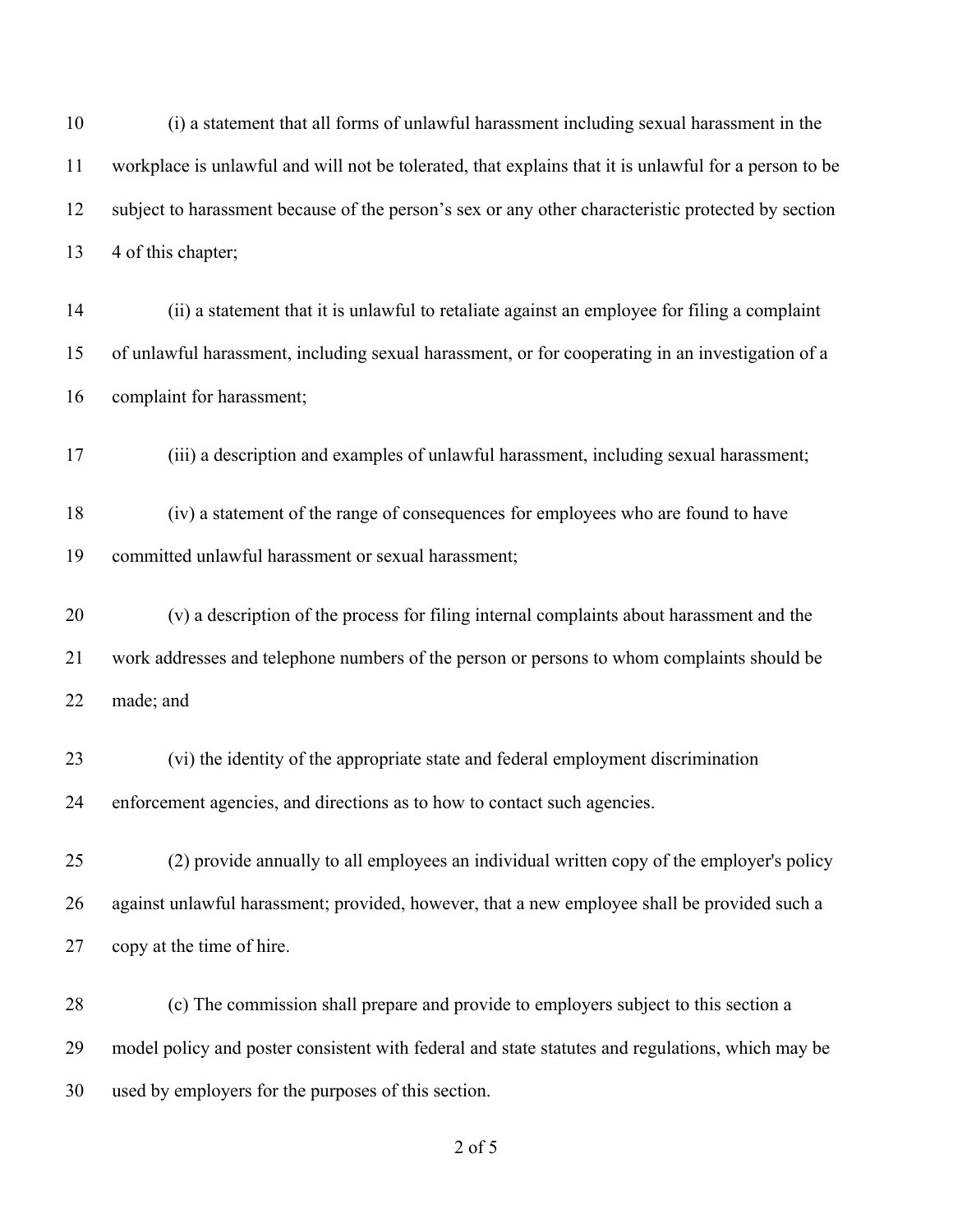(d) An employer's failure to provide the information required to be provided by this section shall not, in and of itself, result in the liability of said employer to any current or former employee or applicant in any action alleging unlawful harassment. An employer's compliance with the notice requirements of this section shall not, in and of itself, protect the employer from liability for unlawful harassment of any current or former employee or applicant.

 (e) Employers and labor organizations are required to provide employees with training to prevent unlawful harassment including sexual harassment within six months after the employee is hired, and on an annual basis thereafter. An employer that does not use the model training developed by the Massachusetts commission against discrimination must ensure that the training that they use meets or exceeds the following minimum standards.

 The training must:(1) be focused on compliance with the legal requirements of employment non-discrimination law and on preventing unlawful harassment, including sexual harassment in the workplace;

 (2) be interactive meaning that it must be participatory though participation can be remote; for employers with 50 or more employees it must be conducted by qualified, live, interactive trainers, where participants can ask questions, and for employers with less than 50 employees, it can be on-line, video-based as long as it has an interactive component;

 (3) for employers with 50 or more employees, it must be tailored to the specific type of workplace, using examples and scenarios related to that workplace;

(4) be a minimum of two hours;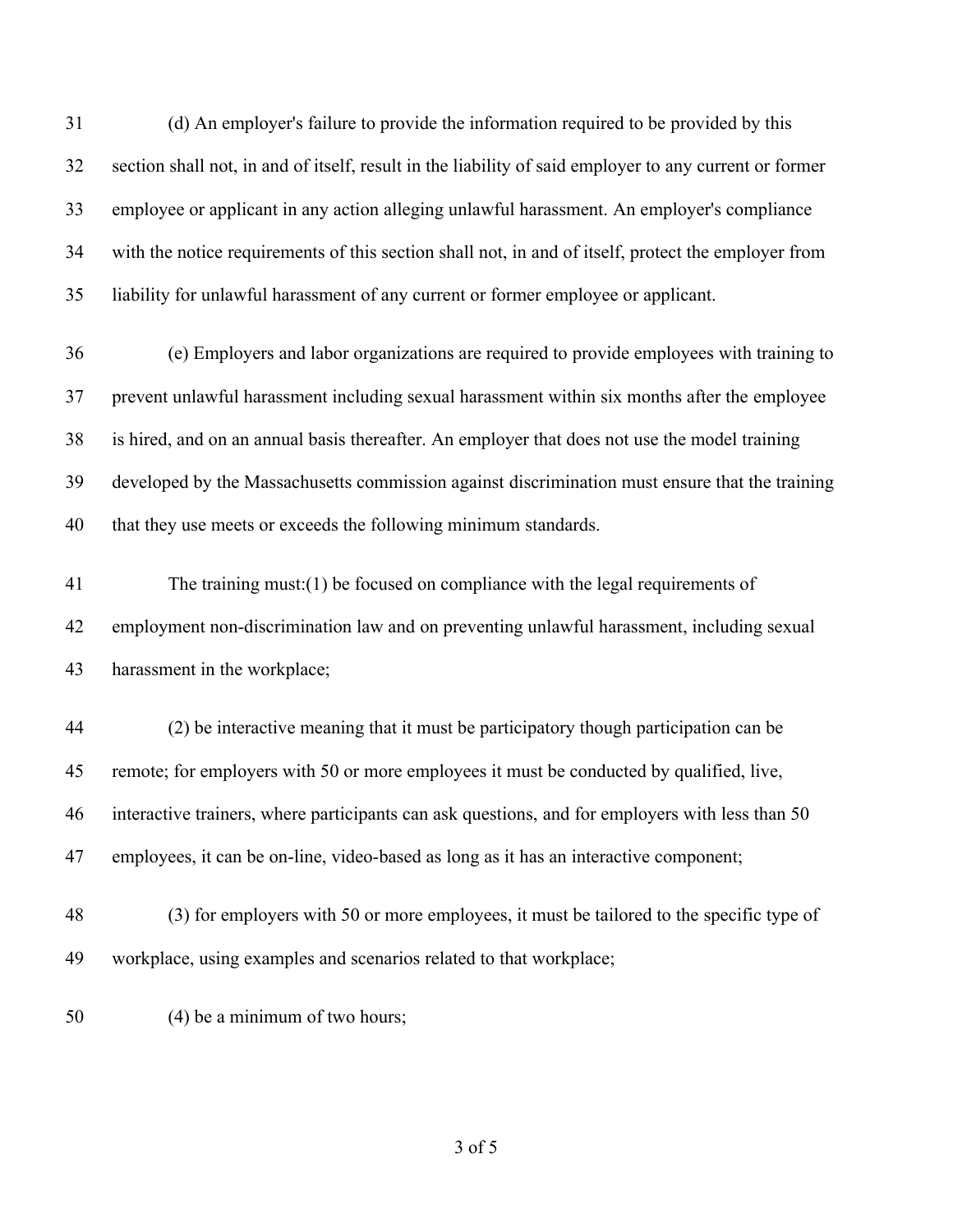(5) include an explanation of unlawful harassment consistent with guidance issued by the Massachusetts commission against discrimination;

 (6) include examples of conduct that would constitute unlawful harassment, including sexual harassment as well as conduct that, if left unchecked, might rise to the level of unlawful harassment;

(7) include examples of conduct that would constitute unlawful retaliation;

(8) include the consequences of engaging in conduct that is unacceptable in the

workplace, including that corrective action will be proportionate to the severity of the conduct;

 (9) include information concerning the federal and state statutory provisions concerning unlawful harassment, including sexual harassment, and remedies available to victims of harassment;

 (10) include bystander intervention training to enable bystanders to recognize potentially problematic behaviors, to provide bystanders with skills to intervene as appropriate, and to explain how an employee who witnesses potentially harassing behavior can report that information;

 (11) include training that is geared toward preventing unlawful harassment, including sexual harassment before it happens, such as training that promotes a respectful workplace;

 (12) include information concerning employees' rights of redress internally and externally and all available forums for adjudicating complaints;

 (13) include the specific responsibilities of supervisory and managerial employees regarding prohibitions of harassment and the methods that such employees should take to ensure